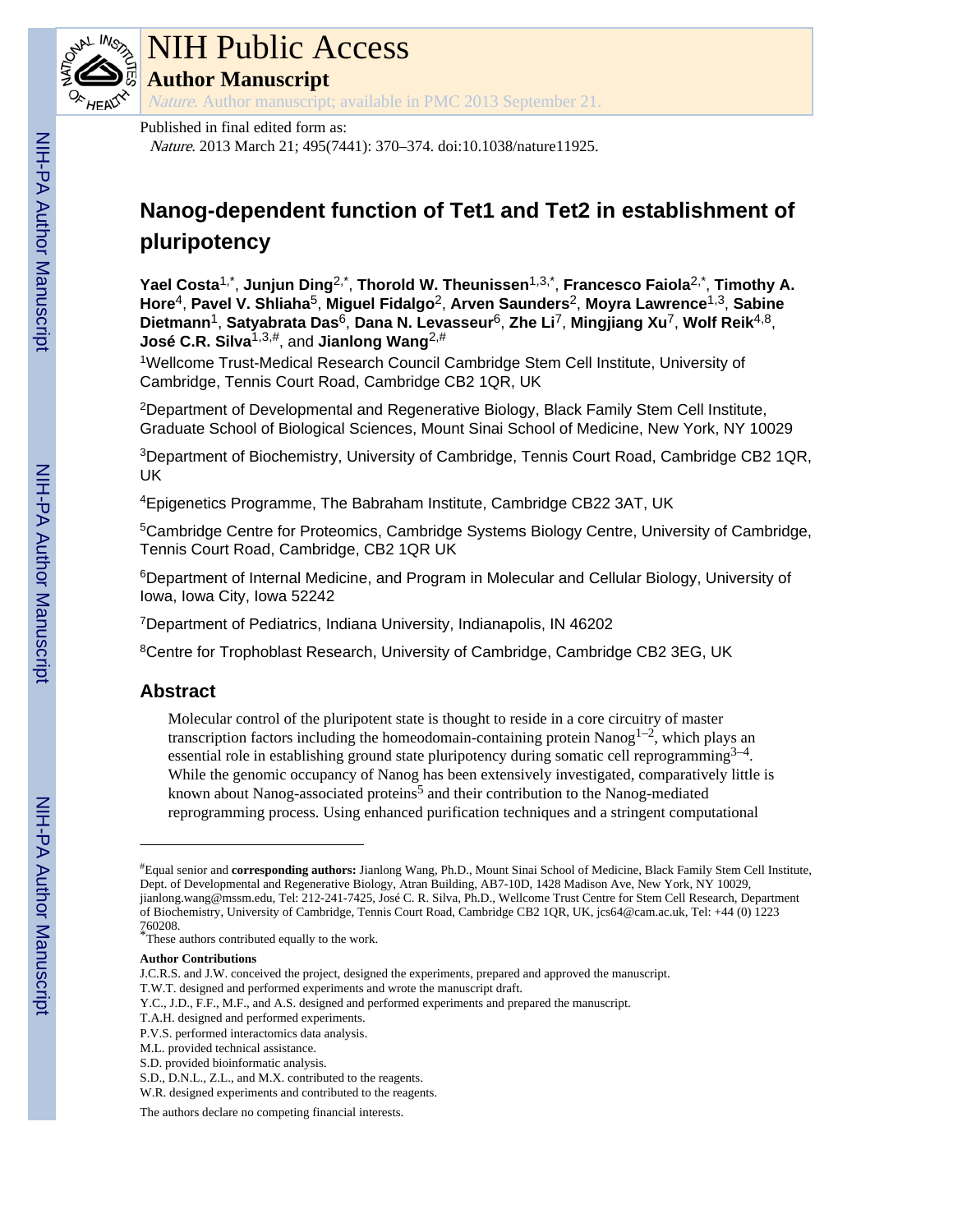algorithm, we identified 27 high-confidence protein interaction partners of Nanog in mouse ES cells. These consist of 19 novel partners of Nanog that have not been reported before including the Ten eleven translocation (Tet) family methylcytosine hydroxylase Tet1. We confirmed physical association of Nanog with Tet1, and demonstrated that Tet1, in synergy with Nanog, enhances the efficiency of reprogramming. We also found physical association and reprogramming synergy of Tet2 with Nanog, and demonstrated that knockdown of Tet2 abolishes the reprogramming synergy of Nanog with a catalytically deficient mutant of Tet1 (Tet1Mut). These results indicate that the physical interaction between Nanog and Tet1/2 proteins facilitates reprogramming in a manner that is dependent on Tet1/2's catalytic activity. Tet1 and Nanog co-occupy genomic loci of genes associated with both maintenance of pluripotency and lineage commitment in ES cells, and Tet1 binding is reduced upon Nanog depletion. Co-expression of Nanog and Tet1 results in expression priming of and increased 5hmC levels at top ranked common targets Esrrb and Oct4 before reprogramming to naïve pluripotency. We propose that Tet1 is recruited by Nanog to enhance the expression of a subset of key reprogramming target genes. These results provide an insight into the reprogramming mechanism of Nanog and uncover a novel role for 5mC hydroxylases in the establishment of naïve pluripotency.

#### **Keywords**

Nanog; Tet1; Tet2; pluripotency; reprogramming; self-renewal; epigenetics

We expanded the Nanog interactome in mouse ES cells using an improved affinity purification and mass spectrometry (AP-MS) strategy<sup>6–8</sup> (see Supplementary Information). This analysis identified 27 high-confidence interaction partners of Nanog (Fig. 1a-b, Supplementary Figs. 1–4 and Supplementary Tables 1–2). Notable among the 19 novel interaction partners of Nanog was the methylcytosine hydroxylase Tet $1^{9-10}$  (Fig. 1b). Specific association of Tet1 with Nanog was detected in all five affinity purification runs of three independent APs (Supplementary Fig. 5b and Supplementary Table 2), and the interaction between Nanog and Tet1 was further confirmed by immunoprecipitation and coimmunoprecipitation (IP/coIP) (Fig. 1c and Supplementary Fig. 5c-d). While Nanog clearly associates with Tet1 in ES cells, there also exists Tet1-free Nanog protein as shown by immunodepleting Tet1 in ES cells (Supplementary Fig. 5e). Notably, among the 27 highconfidence interaction partners of Nanog, at least 5 (Nacc1, Sgol2, Qser1, Hdac2, and Oct4) were also associated with Tet1 by coIP and/or IP-MS experiments (Supplementary Fig. 5fh). Expression of Tet1, like that of Nanog, is up-regulated during reprogramming to pluripotency (Supplementary Fig. 6a). Since Nanog is a critical determinant during establishment of pluripotency<sup>3,  $\bar{1}$ 1</sup>, we investigated whether Tet1 may also be required for efficient nuclear reprogramming. Indeed, RNAi-mediated inhibition of Tet1 during reprogramming reduced generation of induced pluripotent stem (iPS) cells from MEFs (Supplementary Fig. 6b-g and Supplementary Fig. 7). The requirement of Tet1 for efficient reprogramming was confirmed using an independent, heterokaryon-based reprogramming system<sup>12</sup> (Supplementary Fig. 8).

The physical association of Tet1 with Nanog prompted us to consider whether Tet1 may modulate Nanog function in establishing pluripotency. Nanog and Tet1 are only minimally expressed in reprogramming intermediates resulting from retroviral infection of neural stem (NS) cells with the reprogramming factors Oct4, Klf4 and c-Myc (rOKM) (Fig. 2a). We addressed whether Nanog-mediated reprogramming of these cells requires functional contribution of Tet1. A clonal line of reprogramming intermediates was transfected with a PiggyBac (PB) Nanog transgene followed by addition of siRNA against Tet1 (Supplementary Fig. 9a-b). Down-regulation of Tet1 reduced Nanog reprogramming efficiency by 26-fold compared with the non-targeting control (Fig. 2b and Supplementary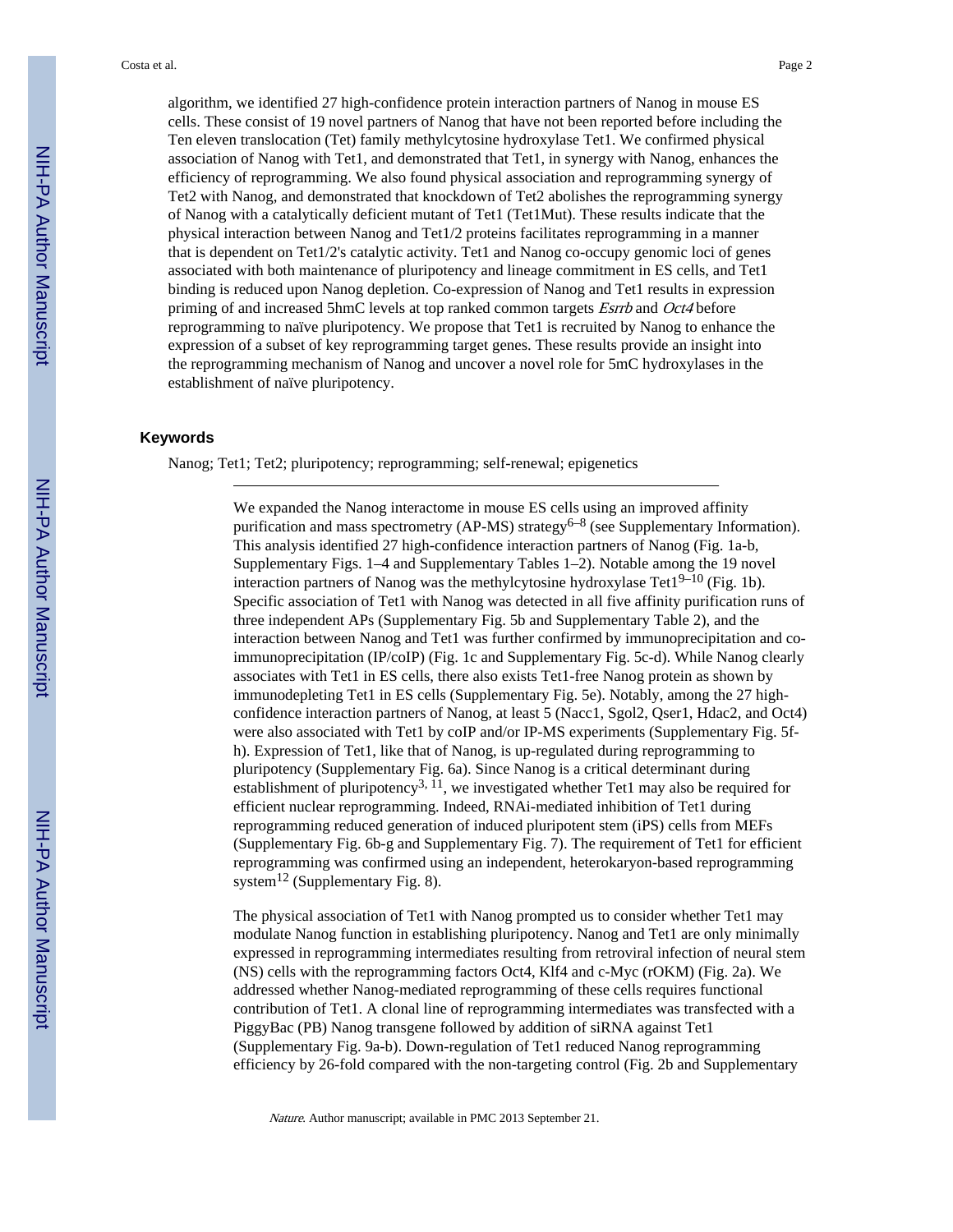Fig. 9c), suggesting that Tet1 and/or its associated catalytic activity may be a limiting factor for reprogramming by Nanog.

We then asked if ectopic Tet1 expression could enhance Nanog reprogramming activity. NS +rOKM cells were transfected with PB vectors expressing Nanog, Tet1, or Tet1 bearing two mutations in the catalytic domain (Tet1H1671Y, D1673A or Tet1Mut)<sup>10</sup> (Supplementary Fig. 10a). Individual expression of Tet1WT or Tet1Mut did not have a significant effect on generation of Oct4-GFP positive colonies (Fig. 2c and Supplementary Fig. 10b-c). In contrast, Nanog expression enhanced the generation of iPS cell colonies by more than 10 fold (Fig. 2c and Supplementary Fig. 10b-c), in accordance with previous studies  $11, 13$ . Importantly, Nanog-mediated reprogramming efficiency was further augmented by up to 4 fold in the presence of Tet1WT transgene, a synergistic effect that is highly reproducible (Fig. 2c and Supplementary Fig. 10b-e). A similar reprogramming synergy was also observed for the combination of Nanog with Tet1Mut (Fig. 2c and Supplementary Fig. 10be). iPS cells derived with Nanog and either Tet1WT or Tet1Mut transgenes contributed to the germ lineage and live-born chimeras following blastocyst injection (Fig. 2d-e). Together, our data show that Nanog and Tet1 enhance the efficiency of somatic cell reprogramming in a cooperative manner. This conclusion was corroborated in MEFs, where the combined action of Nanog and Tet1WT increased reprogramming efficiency by up to 16-fold (Supplementary Fig. 11).

To explore the molecular mechanism underlying the Nanog-Tet1 partnership during reprogramming, we quantified global 5hmC levels<sup>14</sup>. As expected, 5hmC levels were increased upon Tet1WT but not Tet1Mut expression in NS+rOKM cells (Fig. 3a, left). Unexpectedly, co-expression of Nanog and either Tet1WT or Tet1Mut resulted in increased 5hmC levels (Fig. 3a, left). These results suggest that Nanog can potentiate 5hmC modifications by its association with Tet1, and that transcriptional activation of endogenous Tet1 and/or its paralog Tet2 may compensate for the lack of catalytic activity of Tet1Mut during reprogramming with Nanog. Indeed, Tet2 was upregulated by Nanog and Tet1WT or Tet1Mut, and its expression levels follow a very similar trend to that of 5hmC/C levels (Fig. 3a and Supplementary Fig. 10f-g). Tet2 was identified in two out of three independent APs in our Nanog interactomics study (Supplementary Fig. 12a-b), and physical association of Tet2 with Nanog was confirmed by IP/coIP (Supplementary Fig. 12c-d). Tet2 was recently found to contribute to an epigenetic program that directs subsequent transcriptional induction at the pluripotency loci Nanog and Esrrb during the early stage of somatic cell reprogramming15. Tet1 and Tet2 share the common C-terminal catalytic domain but are divergent in their N termini for a CXXC DNA-binding domain, which renders Tet2 functionally similar to a truncated form of Tet1, Tet1C (Fig. 3b). We investigated whether the catalytic activity of Tet1 is sufficient to enhance Nanog-mediated reprogramming. Indeed, Tet1C acts together with Nanog to enhance reprogramming (Fig. 3c) and retains its physical association with Nanog (Fig. 3d). Not surprisingly, we also observed reprogramming synergy between Nanog and Tet2 (Fig. 3c and Supplementary Fig. 13). Tet1 and Tet2 function is redundant in the context of Nanog-induced reprogramming, as exogenously expressing both Tet enzymes together with Nanog does not enhance somatic cell reprogramming beyond expressing Nanog with either individual enzyme (Fig. 3c).

Given that endogenous Tet2 was up-regulated in the presence of Nanog and Tet1Mut (Fig. 3a right and Supplementary Fig. 10f), and Tet2 synergizes with Nanog during reprogramming (Fig. 3c), we tested whether knockdown of Tet2 could abrogate the reprogramming synergy of Nanog and Tet1. Indeed, siRNAs directed against Tet2 diminished the reprogramming synergy of Nanog and Tet1Mut, but did not affect that of Nanog and Tet1WT (Fig. 3e-f). This result confirms that Tet2 activation compensates for the lack of catalytic activity of Tet1Mut during reprogramming with Nanog. Together, our

Nature. Author manuscript; available in PMC 2013 September 21.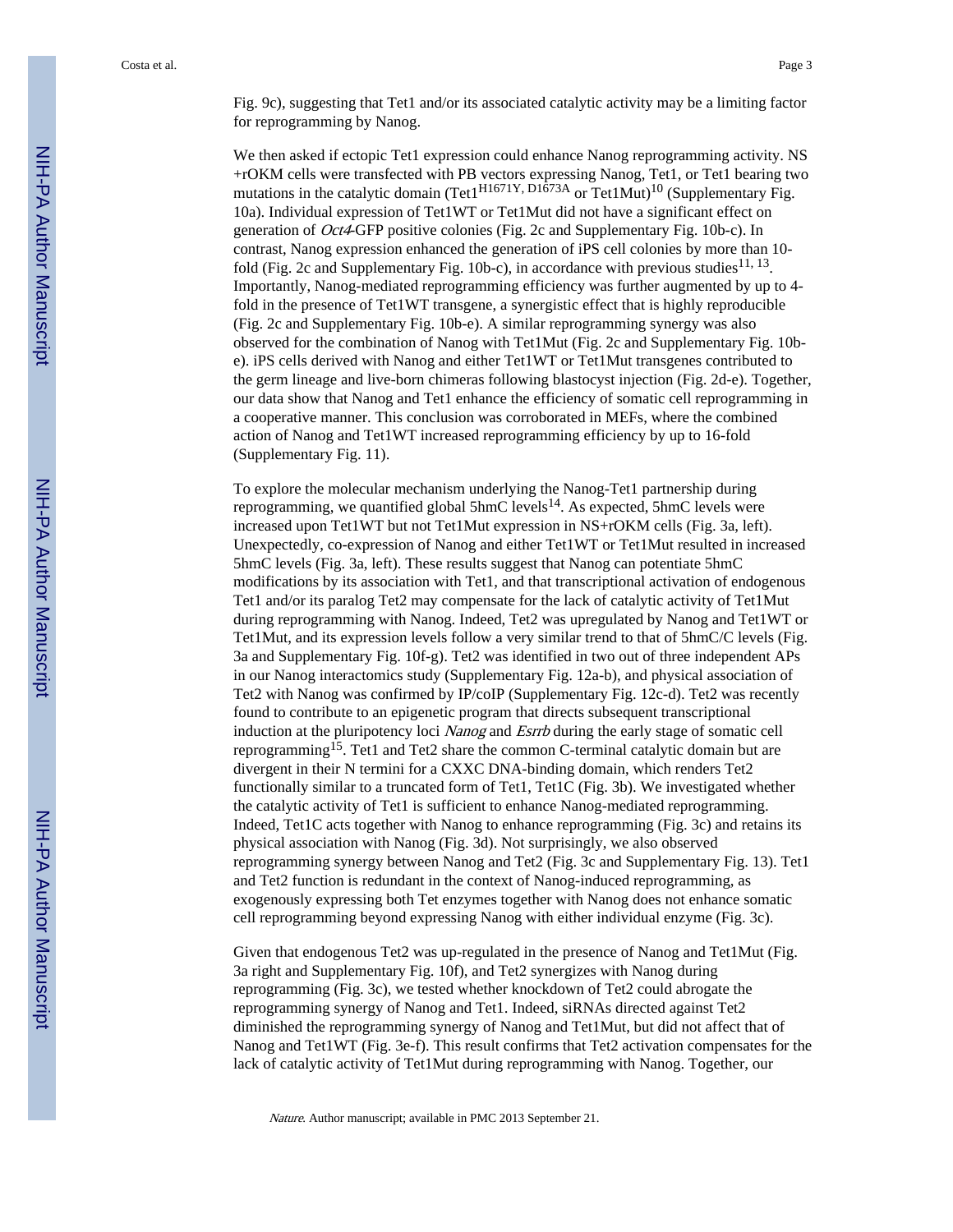results demonstrate that neither Tet1 nor Tet2 is sufficient for the induction of pluripotency (Fig. 2c, Supplementary Fig. 10–11, and Fig. 3c), but either enzyme can partner with Nanog to enhance reprogramming of somatic cells to naïve pluripotency.

We compared deposited ChIP-Seq data for both Nanog<sup>16–17</sup> and Tet1<sup>18–19</sup> and found a statistically significant overlap between Nanog and Tet1 binding sites in the mouse ES cell genome ( $p < 2e-4$ , permutation test) (Fig. 4a and Supplementary Table 3). Gene ontology (GO) analysis revealed that genes with roles in "multicellular organismal development" and "positive regulation of transcription from Pol II promoter" are enriched in the common targets (Supplementary Fig. 14). We ranked the common target genes of Nanog and Tet1 based on the number of overlapping ChIP-Seq peaks in four studies (Fig. 4b and Supplementary Table 4). Among the common targets with the highest number of overlapping Nanog and Tet1 peaks was *Esrrb* (Fig. 4b). To investigate whether Nanog may be required to direct Tet1 to shared target genes, we used ES cells containing an inducible Nanog transgene in a Nanog<sup>-/-</sup> background<sup>21</sup> (Fig. 4c-d). Loss of Nanog expression reduced Tet1 binding to a number of common targets, including *Esrrb* (Fig. 4e-f and Supplementary Fig. 15). Nanog-dependent binding of Tet1 to the *Esrrb* locus appears to be independent of Oct4, as Oct4 is not present at the same genomic location (Fig. 4e). Thus, Nanog is responsible for the recruitment of Tet1 to a subset of shared genomic loci that are implicated in both the regulation of pluripotency (e.g., *Esrrb*) and lineage commitment (e.g., *Pax6*). Such Nanog-dependent target binding of Tet1 is highlighted by the fact that the truncated form of Tet1 lacking the CXXC DNA binding domain (i.e., Tet1C) maintains its physical interaction and reprogramming synergy with Nanog (Fig. 3b-d).

Since the functional synergy between Nanog and Tet enzymes was dependent on catalytic activity, we examined 5hmC levels at Nanog/Tet1 peaks in mouse ES cells. A recent study reported 5hmC enrichment at promoter-distal NANOG binding sites in human ES cells<sup>22</sup> (Supplementary Fig. 16a). In contrast, we observed an inverse correlation between 5hmC and Nanog/Tet1 binding at actively expressed target genes in mouse ES cells (Supplementary Fig. 16). This led us to consider whether 5hmC may be transiently deposited to common Nanog/Tet1 targets prior to the establishment of pluripotency, that is, during *in vitro* reprogramming when Nanog is required<sup>3</sup>. We focused on target gene regulation of Esrrb and Oct4, two key pluripotency genes that are among top ranked common targets of Nanog and Tet1 (Fig. 4b). Significantly, we observed expression priming of both Esrrb and Oct4 by combined expression of Nanog with Tet1WT, Tet1Mut, Tet1C or Tet2 in reprogramming intermediates of two independent cellular systems (Fig. 4g, Supplementary Figs. 11g and 13b). More importantly, we detected increased 5hmC and decreased 5mC levels at these loci when Nanog is co-expressed with Tet1 (Fig. 4h). Thus, Nanog and Tet1 act before the transition to naïve pluripotency by inducing local transcriptional changes in shared target genes that are critically involved in the regulation of pluripotency.

In summary, we identified 5mC hydroxylases Tet1 and Tet2 as novel interaction partners of Nanog. Tet1/2 and Nanog synergistically enhance the efficiency of reprogramming and this phenotype is dependent on the hydroxylation of 5mC to 5hmC during somatic cell reprogramming. This study thus provides mechanistic insight into how Nanog establishes pluripotency, demonstrating that interactions between Nanog and epigenetic regulators finetune induced pluripotency. Future experimental work is needed to delineate the precise composition of Nanog-Tet1/2 protein complexes, and the contribution of other interaction partners to the reprogramming mechanism described herein. Our work supports an emerging view that Tet proteins can overcome epigenetic roadblocks during reprogramming and transdifferentiation<sup>15, 23</sup>.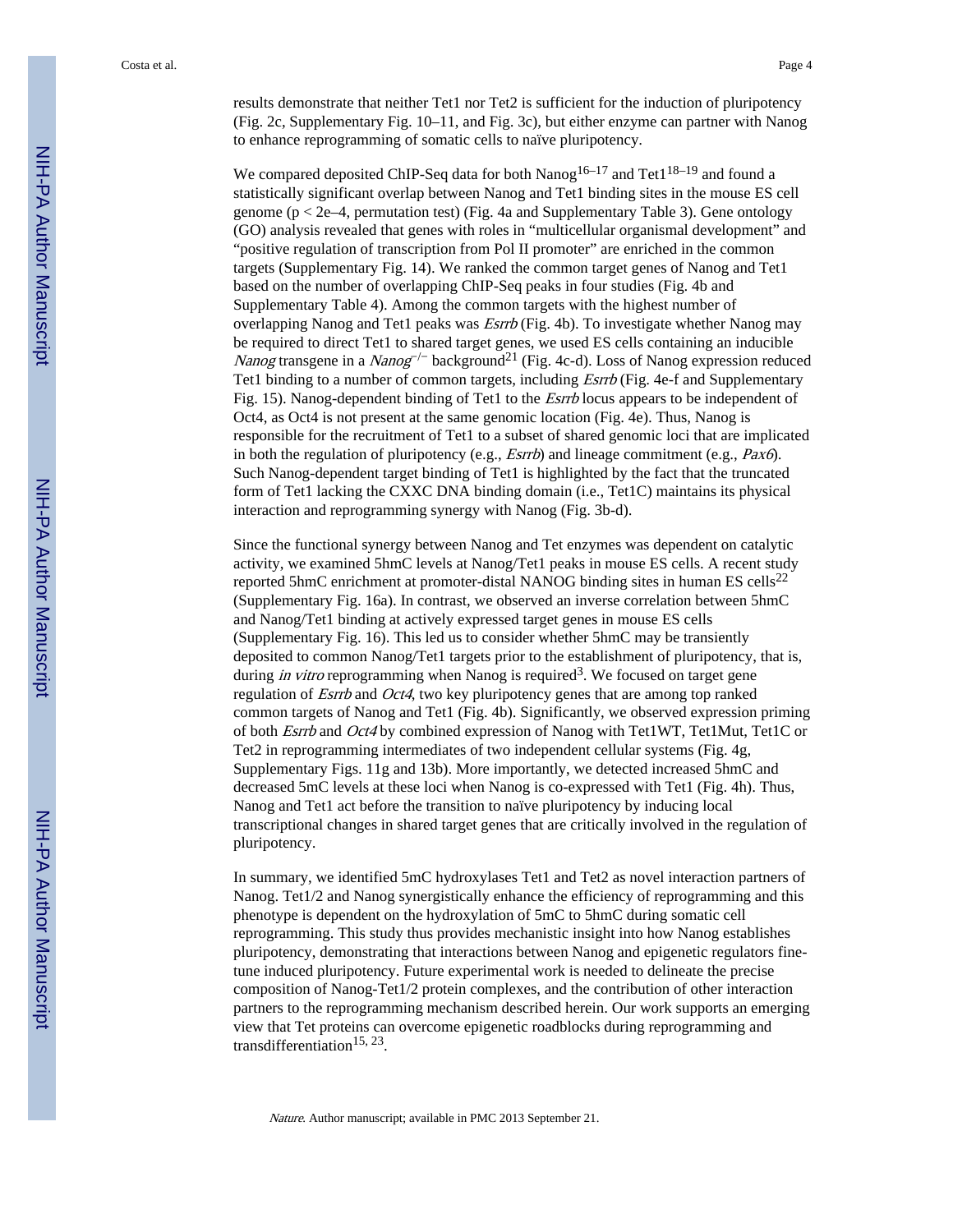#### **METHODS SUMMARY**

#### **Affinity purification coupled with mass spectrometry (AP-MS)**

Nuclear extraction and affinity purification of FLBIONanog-associated protein complexes were performed as previously described<sup>5</sup>, with several modifications as described<sup>7</sup>. Three biological replicates were performed for SA agarose-based affinity purification and one each for Flag and Nanog antibody-based affinity purifications. Liquid chromatography coupled with tandem mass spectrometry (LC-MS/MS) was employed by the Taplin Biological Mass Spectrometry Facility at Harvard Medical School to sequence and identify Nanog AP samples.

#### **Reprogramming assays**

To investigate the consequences of Nanog and Tet1 co-expression during reprogramming, adult NS cells were infected with  $p$ MX-based retroviral reprogramming factors<sup>24</sup>. Cultures were switched to ES cell medium (serum/LIF) at day 3 post-transduction. A clonal line of proliferative, Oct4-GFP negative cells (reprogramming intermediates) was transfected using nucleofection (Amaxa) with various combinations of Nanog and Tet1 PB transgenes. Selection for stable transgene expression was applied to transfectants for a minimum of 12 days and maintained until medium switch to 2i/LIF. Puromycin selection for an *Oct4*-GFP-IRES-puro reporter transgene was applied from day 6 of 2i/LIF treatment. GFP-positive colonies were scored at day 10. Similar reprogramming assays were applied to Nanog-GFP-IRES-puro reporter MEFs with modifications described in Supplemental Information.

**Full Methods** and any associated references are available in the Supplemental Information.

#### **Supplementary Material**

Refer to Web version on PubMed Central for supplementary material.

#### **Acknowledgments**

We thank William Mansfield for blastocyst injections, Aliaksandra Radzisheuskaya for cell culture assistance, and Dr. Rudolf Jaenisch at MIT for  $Tet^{-/-}$  ES cells. This study was supported by a grant from the NIH (1R01-GM095942-01A1), a grant from NY state Dept. of Health (NYSTEM#C026420), and a seed fund from the Black Family Stem Cell Institute to J.W., by the Wellcome Trust Fellowship WT086692MA and the Isaac Newton Trust Grant 11.19(ad) to J.C.R.S., who is a Wellcome Trust Career Development Fellow, and by the Wellcome Trust Fellowship WT079249 to T.W.T.

#### **References**

- 1. Chambers I, et al. Functional expression cloning of Nanog, a pluripotency sustaining factor in embryonic stem cells. Cell. 2003; 113:643–655. [PubMed: 12787505]
- 2. Mitsui K, et al. The homeoprotein Nanog is required for maintenance of pluripotency in mouse epiblast and ES cells. Cell. 2003; 113:631–642. [PubMed: 12787504]
- 3. Silva J, et al. Nanog is the gateway to the pluripotent ground state. Cell. 2009; 138:722–737. doi:S0092-8674(09)00969-6 [pii] 10.1016/j.cell.2009.07.039. [PubMed: 19703398]
- 4. Takahashi K, Yamanaka S. Induction of pluripotent stem cells from mouse embryonic and adult fibroblast cultures by defined factors. Cell. 2006; 126:663–676. [PubMed: 16904174]
- 5. Wang J, et al. A protein interaction network for pluripotency of embryonic stem cells. Nature. 2006; 444:364–368. doi:nature05284 [pii] 10.1038/nature05284. [PubMed: 17093407]
- 6. Kim J, Cantor AB, Orkin SH, Wang J. Use of in vivo biotinylation to study protein-protein and protein-DNA interactions in mouse embryonic stem cells. Nature protocols. 2009; 4:506–517.
- 7. Ding J, Xu H, Faiola F, Ma'ayan A, Wang J. Oct4 links multiple epigenetic pathways to the pluripotency network. Cell research. 2011 doi:cr2011179 [pii]10.1038/cr.2011.179.

Nature. Author manuscript; available in PMC 2013 September 21.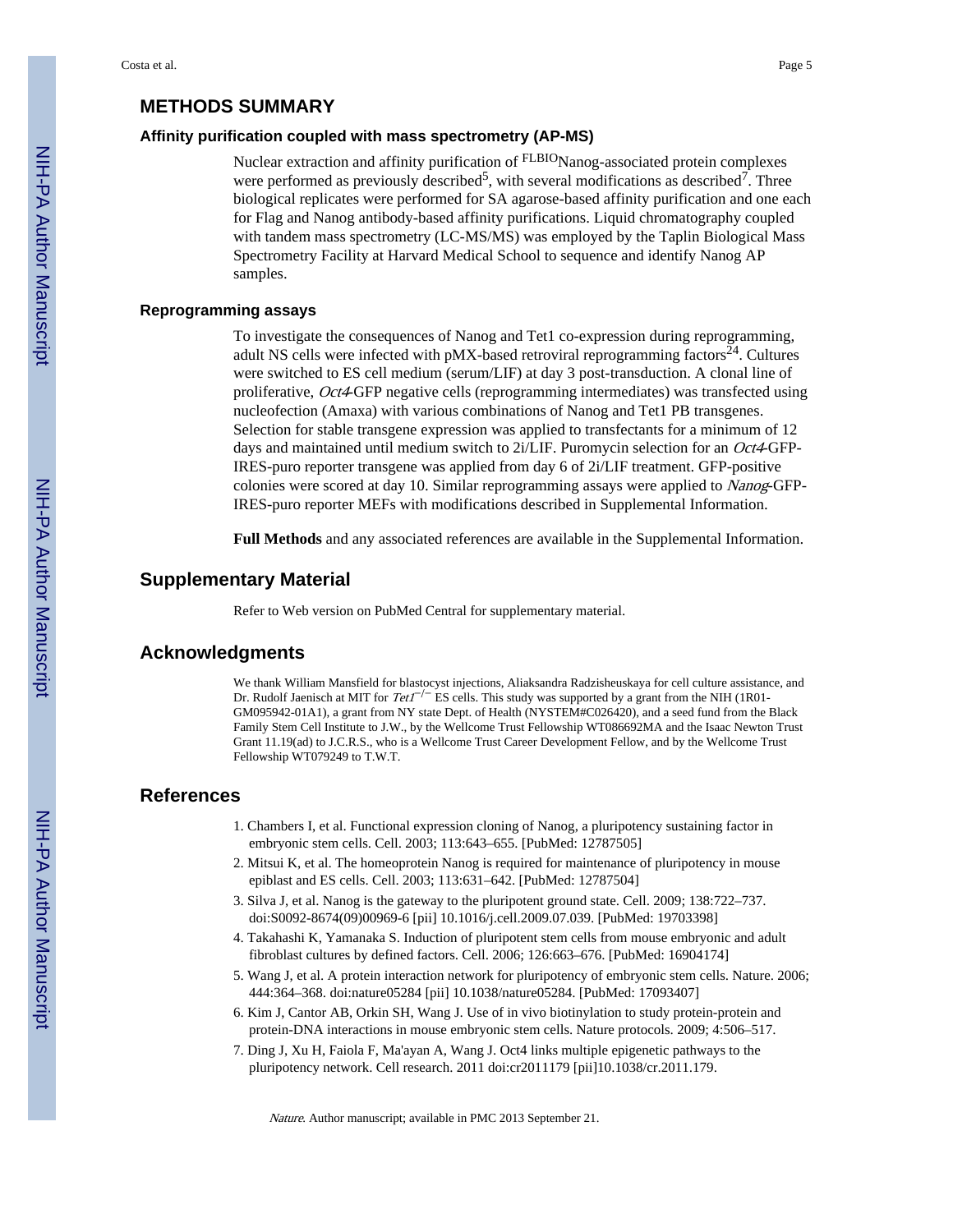Costa et al. Page 6

- 8. Wang J, Cantor AB, Orkin SH. Tandem affinity purification of protein complexes in mouse embryonic stem cells using in vivo biotinylation. Current protocols in stem cell biology. 2009:5. **Chapter 1**, Unit1B. [PubMed: 19306258]
- 9. Ito S, et al. Role of Tet proteins in 5mC to 5hmC conversion, ES-cell self-renewal and inner cell mass specification. Nature. 2010; 466:1129–1133. [PubMed: 20639862]
- 10. Tahiliani M, et al. Conversion of 5-methylcytosine to 5-hydroxymethylcytosine in mammalian DNA by MLL partner TET1. Science (New York, N.Y. 2009; 324:930–935. doi:1170116 [pii]10.1126/science.1170116.
- 11. Theunissen TW, et al. Nanog overcomes reprogramming barriers and induces pluripotency in minimal conditions. Curr Biol. 2011; 21:65–71. doi:S0960-9822(10)01584-8 [pii]10.1016/j.cub. 2010.11.074. [PubMed: 21194951]
- 12. Pereira CF, Fisher AG. Heterokaryon-based reprogramming for pluripotency. Current protocols in stem cell biology. 2009:1. **Chapter 4**, Unit 4B. [PubMed: 19382123]
- 13. Hanna J, et al. Direct cell reprogramming is a stochastic process amenable to acceleration. Nature. 2009; 462:595–601. doi:nature08592 [pii]10.1038/nature08592. [PubMed: 19898493]
- 14. Ficz G, et al. Dynamic regulation of 5-hydroxymethylcytosine in mouse ES cells and during differentiation. Nature. 2011 doi:nature10008 [pii]10.1038/nature10008.
- 15. Doege C, et al. Early-stage epigenetic modification during somatic cell reprogramming by Parp1 and Tet2. Nature. 2012; 488:652–655. doi:10.1038/nature11333. [PubMed: 22902501]
- 16. Chen X, et al. Integration of external signaling pathways with the core transcriptional network in embryonic stem cells. Cell. 2008; 133:1106–1117. [PubMed: 18555785]
- 17. Marson A, et al. Connecting microRNA genes to the core transcriptional regulatory circuitry of embryonic stem cells. Cell. 2008; 134:521–533. doi:S0092-8674(08)00938-0 [pii] 10.1016/j.cell. 2008.07.020. [PubMed: 18692474]
- 18. Williams K, et al. TET1 and hydroxymethylcytosine in transcription and DNA methylation fidelity. Nature. 2011; 473:343–348. doi:nature10066 [pii]10.1038/nature10066. [PubMed: 21490601]
- 19. Wu H, et al. Dual functions of Tet1 in transcriptional regulation in mouse embryonic stem cells. Nature. 2011:389–393. doi:nature09934 [pii]10.1038/nature09934. [PubMed: 21451524]
- 20. Dawlaty MM, et al. Tet1 is dispensable for maintaining pluripotency and its loss is compatible with embryonic and postnatal development. Cell stem cell. 2011; 9:166–175. doi:S1934-5909(11)00340-7 [pii]10.1016/j.stem.2011.07.010. [PubMed: 21816367]
- 21. Das S, Jena S, Levasseur DN. Alternative Splicing Produces Nanog Protein Variants with Different Capacities for Self-Renewal and Pluripotency in Embryonic Stem Cells. The Journal of biological chemistry. 2011 doi:M111.290189 [pii]10.1074/jbc.M111.290189.
- 22. Yu M, et al. Base-resolution analysis of 5-hydroxymethylcytosine in the mammalian genome. Cell. 2012; 149:1368–1380. doi:S0092-8674(12)00534-X [pii]10.1016/j.cell.2012.04.027. [PubMed: 22608086]
- 23. Kallin EM, et al. Tet2 Facilitates the Derepression of Myeloid Target Genes during CEBPalpha-Induced Transdifferentiation of Pre-B Cells. Mol Cell. 2012; 48:266–276. doi:S1097-2765(12)00694-6 [pii]10.1016/j.molcel.2012.08.007. [PubMed: 22981865]
- 24. Silva J, et al. Promotion of reprogramming to ground state pluripotency by signal inhibition. PLoS biology. 2008; 6:e253. [PubMed: 18942890]
- 25. Wang J, Levasseur DN, Orkin SH. Requirement of Nanog dimerization for stem cell self-renewal and pluripotency. Proceedings of the National Academy of Sciences of the United States of America. 2008; 105:6326–6331. doi:0802288105 [pii] 10.1073/pnas.0802288105. [PubMed: 18436640]
- 26. Liang J, et al. Nanog and Oct4 associate with unique transcriptional repression complexes in embryonic stem cells. Nature cell biology. 2008; 10:731–739.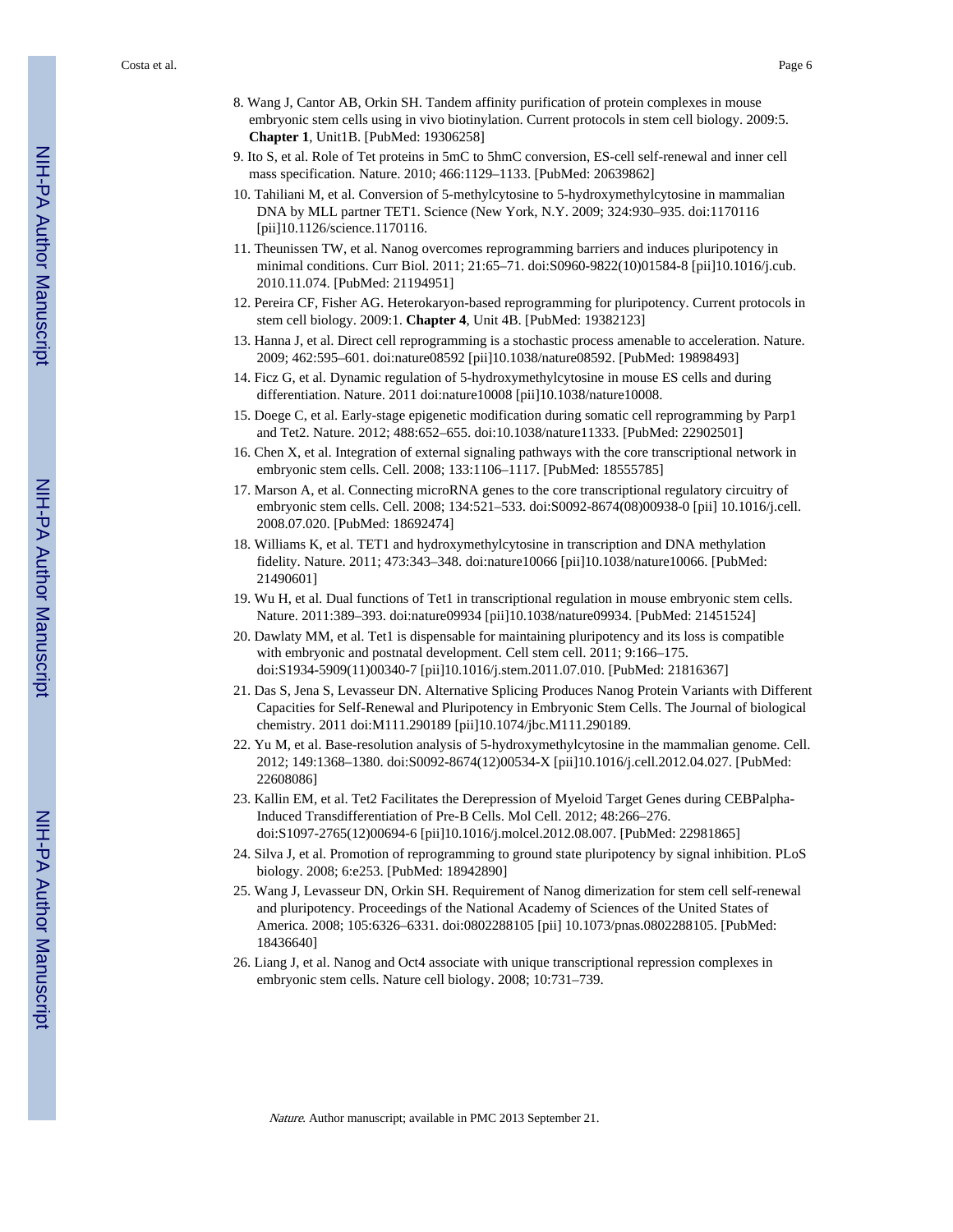Costa et al. Page 7



#### **Fig. 1. Identification of Tet1 as a novel partner of Nanog**

**a**, Schematic depiction of ES cells expressing Nanog with Flag (FL) and Biotin (BIO) tags (left), and Nanog antibody (Ab) based affinity purification (right). **b**, List of 27 preys identified as true interactors ordered by combined cumulative probability (CCP) score. Candidates shaded in green are the ones whose interaction with Nanog has been validated previously<sup>5, 25–26</sup> and in this study by IP/coIP. Two previously identified Nanog partners, Dax1 and Zfp281<sup>5</sup>, were identified by MS (Supplementary Fig. 5a), but not selected as highconfidence interactors using our stringent criteria. **c**, Validation of Nanog-Tet1 interaction by IP/coIP in ES (left) and HEK293T (right) cells. The asterisk indicates the presence of Tet1 in input that can be visualized under longer exposure (Supplementary Fig. 5c).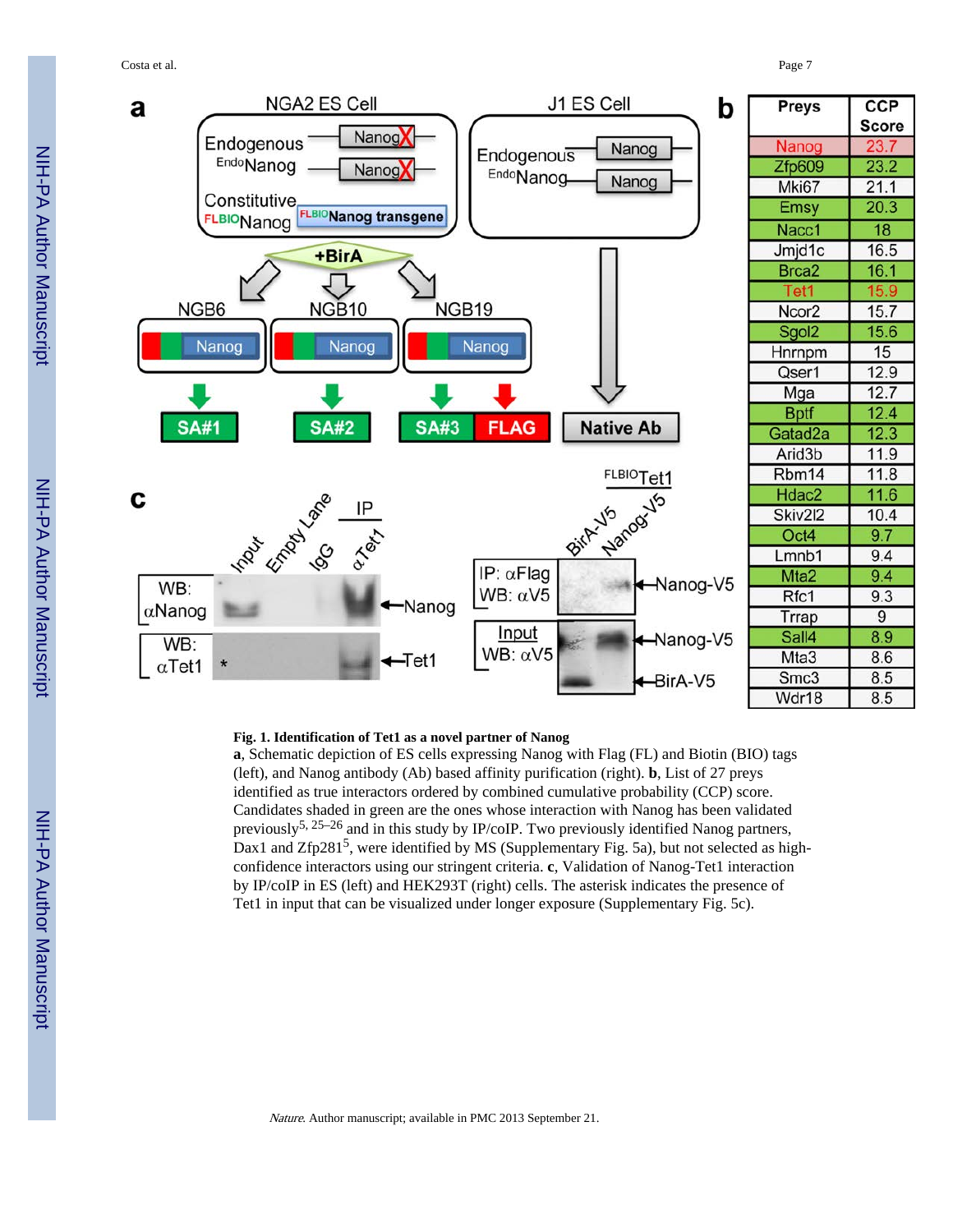Costa et al. Page 8



**a**, Nanog and Tet1 are specifically expressed in pluripotent cells. **b**, Knockdown of Tet1 compromises reprogramming activity of a constitutive Nanog transgene in reprogramming intermediates. **c**, Both wild-type and mutant Tet1 enhance Nanog-dependent reprogramming. Quantification of the number of iPS colonies at day 10 of 2i/LIF treatment in Supplementary Fig. 10b is shown. **d-e**, Contribution of iPS cells generated with Nanog and Tet1WT (top) or Tet1Mut (bottom) transgenes to the germline at E12.5 (**d**) and liveborn chimeras (**e**). siTet1, siRNA against Tet1; siNT, non-targeting siRNA control; +rOKM, adult NS cells transduced with retroviral Oct4, Klf4, and c-Myc transgenes. Error bars indicate standard deviation (n=3).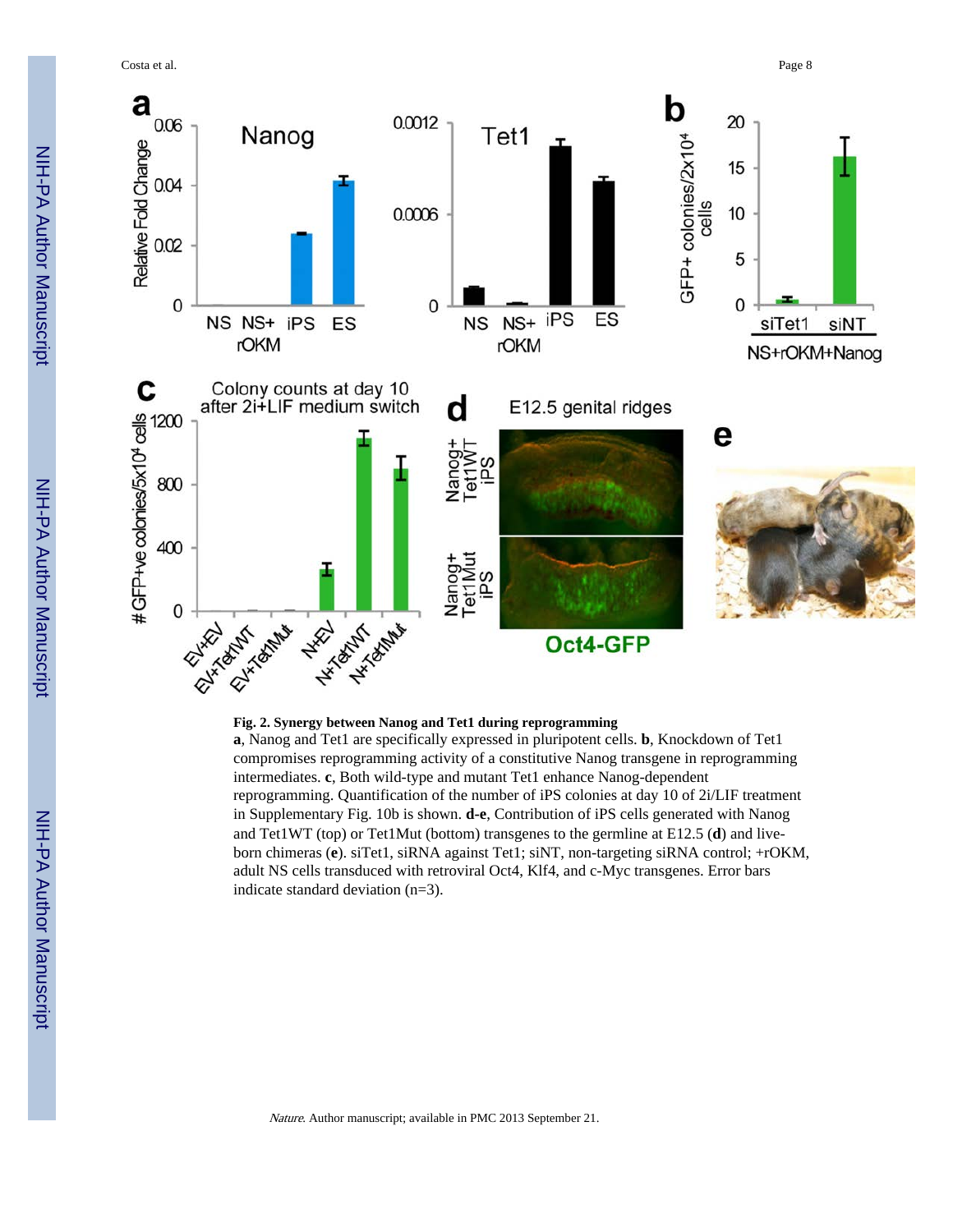Costa et al. Page 9



#### **Fig. 3. Synergy between Nanog and Tet1/2 during reprogramming is dependent upon catalytic activity of Tet1/2**

**a**, Measurement of global levels of 5hmC (left) and Tet2 expression (right) in reprogramming intermediates transfected with PB transgenes. **b**, Schematic depiction of wild-type (WT) Tet1, Tet2, and the truncated Tet1 mutant (Tet1C). Note the absence of a CXXC DNA binding domain in Tet2 and Tet1C proteins. **c**, Quantification of GFP+ iPS colonies. **d**, Physical association of Nanog with Tet1C. CoIP was performed in HEK293T cells. **e**, Tet2 knockdown (siTet2) reduces reprogramming efficiency in intermediate cells transgenic for Nanog+Tet1Mut compared to Nanog+Tet1WT. Non-targeting siRNA (siNT) serves as a control. **f**, Quantification of the number of iPS colonies in (**e**). Error bars indicate standard deviation (n=3). CD, catalytic domain.